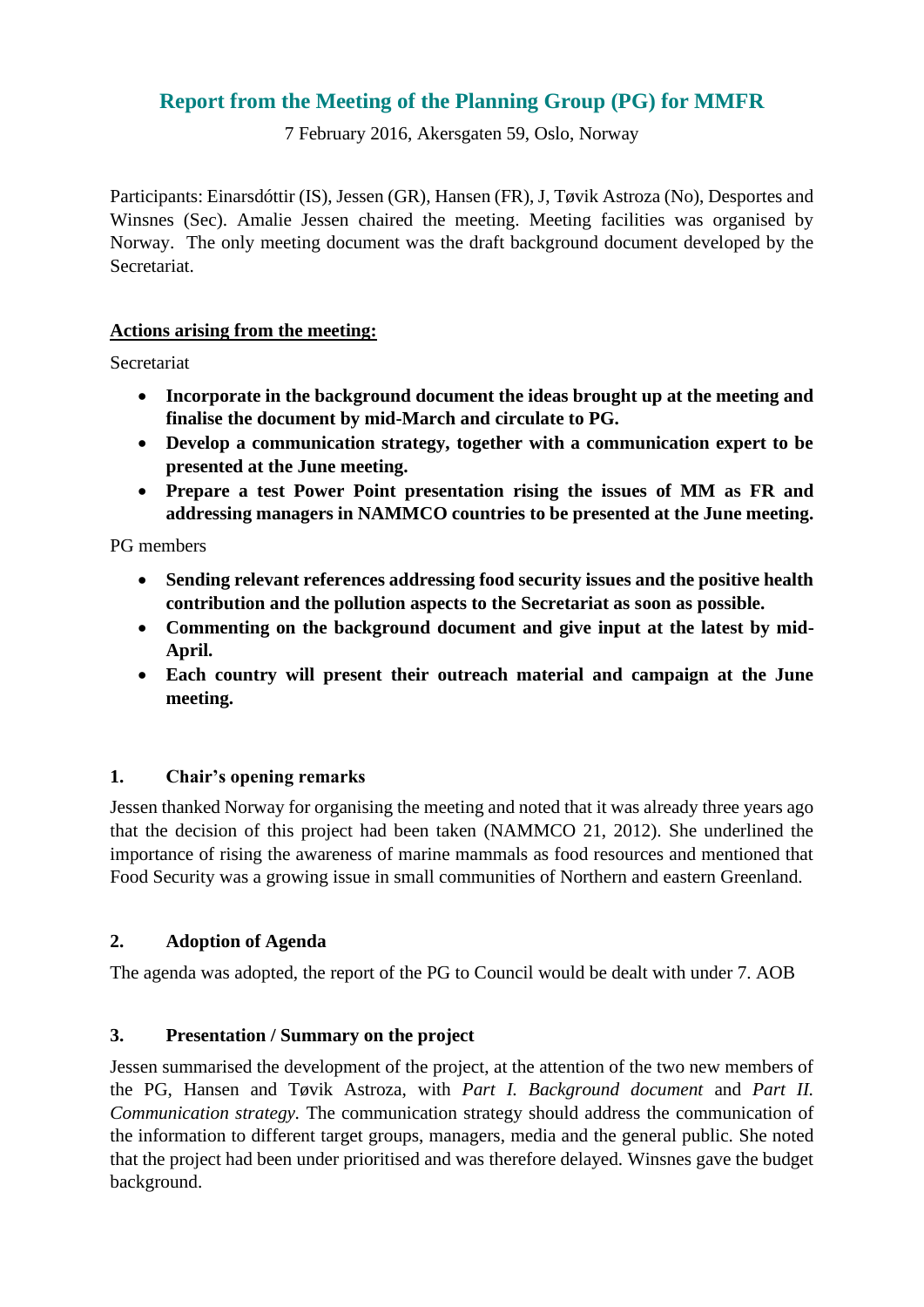#### **4. Status of the Budget**

The funds available to the project are NOK 325.000 in 2016 and NOK 220.000 in 2017. So far, the only cost incurred has been salaries of the Secretariat and the time used by the Planning Group.

|                                                   | <b>Accounts 2015</b> | <b>Revised budget</b><br>2016 | Draft budget<br>2017 |
|---------------------------------------------------|----------------------|-------------------------------|----------------------|
| <b>Funding</b>                                    |                      |                               |                      |
| NAMMCO salaries                                   | 100,000              | 325,000                       | 175,000              |
| NAMMCO general MMFR                               |                      | 150,000                       | 100,000              |
| <b>Nordic Council of Ministers</b>                |                      | 150,000                       | 100,000              |
| ISI - Greenland                                   | 45,880               |                               |                      |
| Transferred from previous year                    |                      |                               | 45,880               |
| <b>Total funding</b>                              | 145,880              | 625,000                       | 420,880              |
| <b>Expenses</b>                                   |                      |                               |                      |
| Staff salaries                                    | 100,000              | 300,000                       | 200,000              |
| Planning group meeting 2 meetings                 |                      | 100,000                       | 100,000              |
| Development of communication strategy and message |                      | 200,000                       | 95,880               |
| Presentations/side events                         |                      | 25,000                        | 25,000               |
| <b>Total expenses</b>                             | 100,000              | 625,000                       | 420,880              |
| <b>Result</b>                                     | 45,880               | 0                             | 0                    |

It was not clear at this point whether there will be a need for more funding, as this will depend on the level of activities.

#### **5. Follow up from the last MMFS meeting (June 2015)**

At the January 2015 meeting the PG agreed to ask Norway to investigate the possibility of getting expert help from the communication / information department in the Ministry. Astroza had been in contact with them, but they could not pronounce themselves without seeing the background document and receiving more specific inquiries.

It was noted that there was presently quite a lot of noise in Denmark regarding what was happening with Great Greenland as a result of the EU ban on seal skin. For the small communities it has resulted in the loss of important working places and a general situation where seal skins are bought by the government to financially help the hunters only to be destructed instead of being utilised. There was quite a lot of support expressed and the timing was therefore likely good to start an awareness campaign.

### **6. Status of Project part I: Background document**

The PG reviewed in some details the draft background document prepared by the Secretariat and presented by Desportes. The PG thanked the Secretariat for its work and commended the document produced.

The PG agreed that the document represented a very valuable and comprehensive tool, touching upon most aspects of the issue at hand. Numerous ideas for improvement were proposed and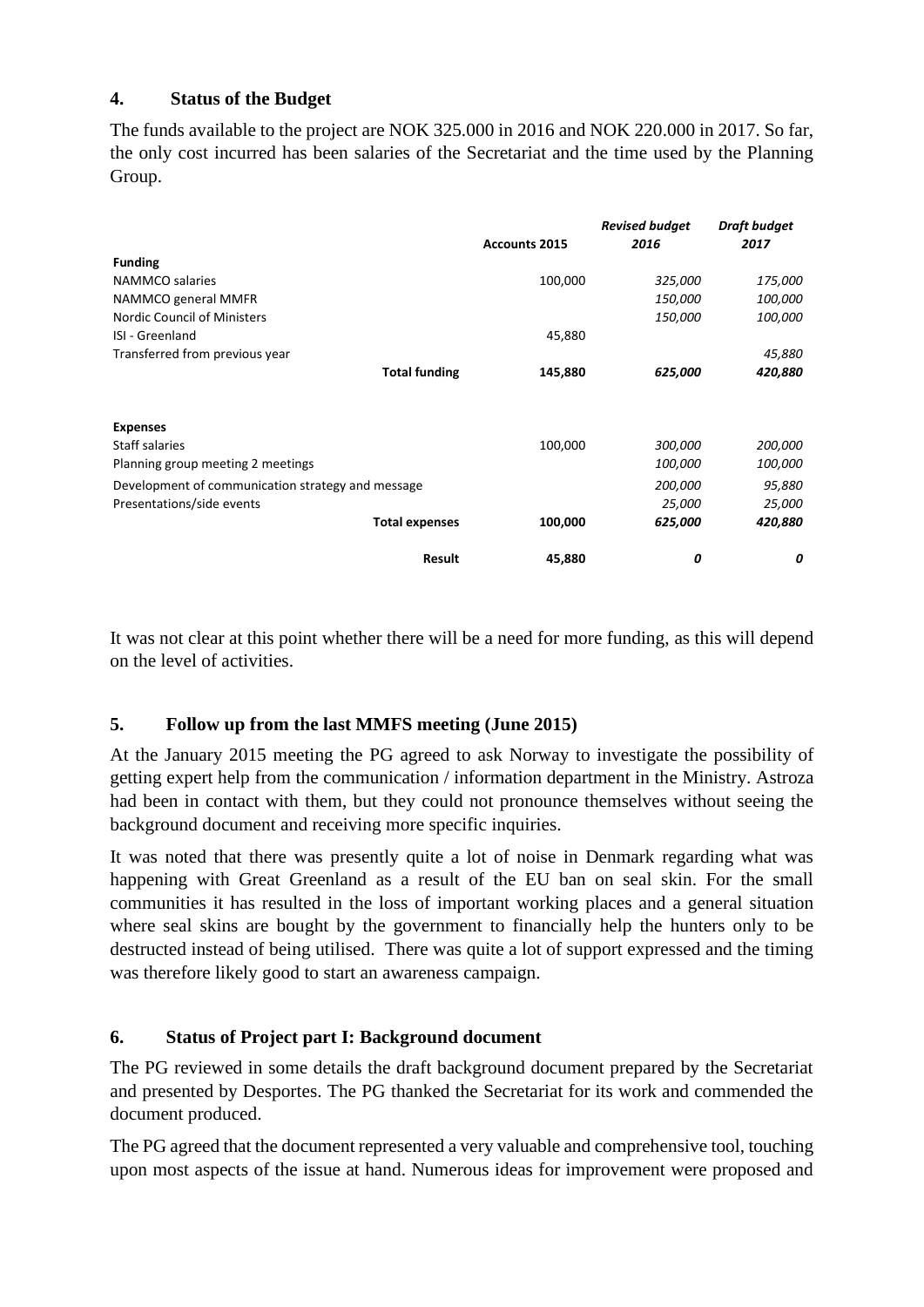discussed by the group. As a principle, the document should continue not to refer to "indigenous people", and the part on Indigenous rights should be moved in an appendix.

It was decided that the Secretariat would review the document in the light of the proposed changes, incorporates the ideas brought up at the meeting and finalise a draft for Mid-March. The PG would have until Mid-April for commenting on the document and give their input.

### **7. Status of Project part II: Communication strategy**

On the basis of the final draft, the communication and outreach strategy would be developed by the Secretariat but with the cooperation of a communication specialist, thus using funds available to the project for this.

The PG unanimously agreed that it needed the help of a communication specialist/marketing person for elaborating a communication strategy and an awareness campaign. It agreed to use (part of) the NOK 200.000 on the 2016 budget to this aim.

The group reviewed examples of changes in public perception due to awareness campaigns. Examples cited were domestic violence and the rights of indigenous people.

### *Outcome of the project and success criteria*

The PG underlined the importance of defining the expected outcome from the project. In other words, what was the overall target group which should be reached and "moved" and moved where. This was important to define as it would be the basis for identifying success criteria and thus being able to evaluate the project and its progress.

## *Target group(s)*

It was important to define who should be targeted? This would also allow to evaluate the success of the project.

Civil servants were receptive to factual arguments, but changing the public opinion could not be achieved without reaching and interesting the media.

The PG agreed that the minimum to achieve was to reach "Group 2", i.e., the group of people between those who accept sealing and whaling as normal providers of food resource and those "religiously" against the use of marine mammals. If the project succeeded in getting acceptance and respect, not automatically support, for these activities in group 2, then the project will have succeeded.

It was underlined that often people built their opinion based on false premises or lack of information. Often when they are presented with well-founded facts, they may change their view and/or their level of acceptance. Hansen reported the Faroese success with pilot whaling and the support gained from the Danish parliamentarians because of an intensive factual information campaign.

### *Outreach strategy*

The strategy would need to identify more specific target groups and the specific content of the messages to address, as well as the relevant substantiating facts.

The strategy should also define what should be done at the level of NAMMCO and what should be done at the level of the Parties.

The general message should be factual and reflect that NAMMCO countries were proud of their view on marine mammal conservation.